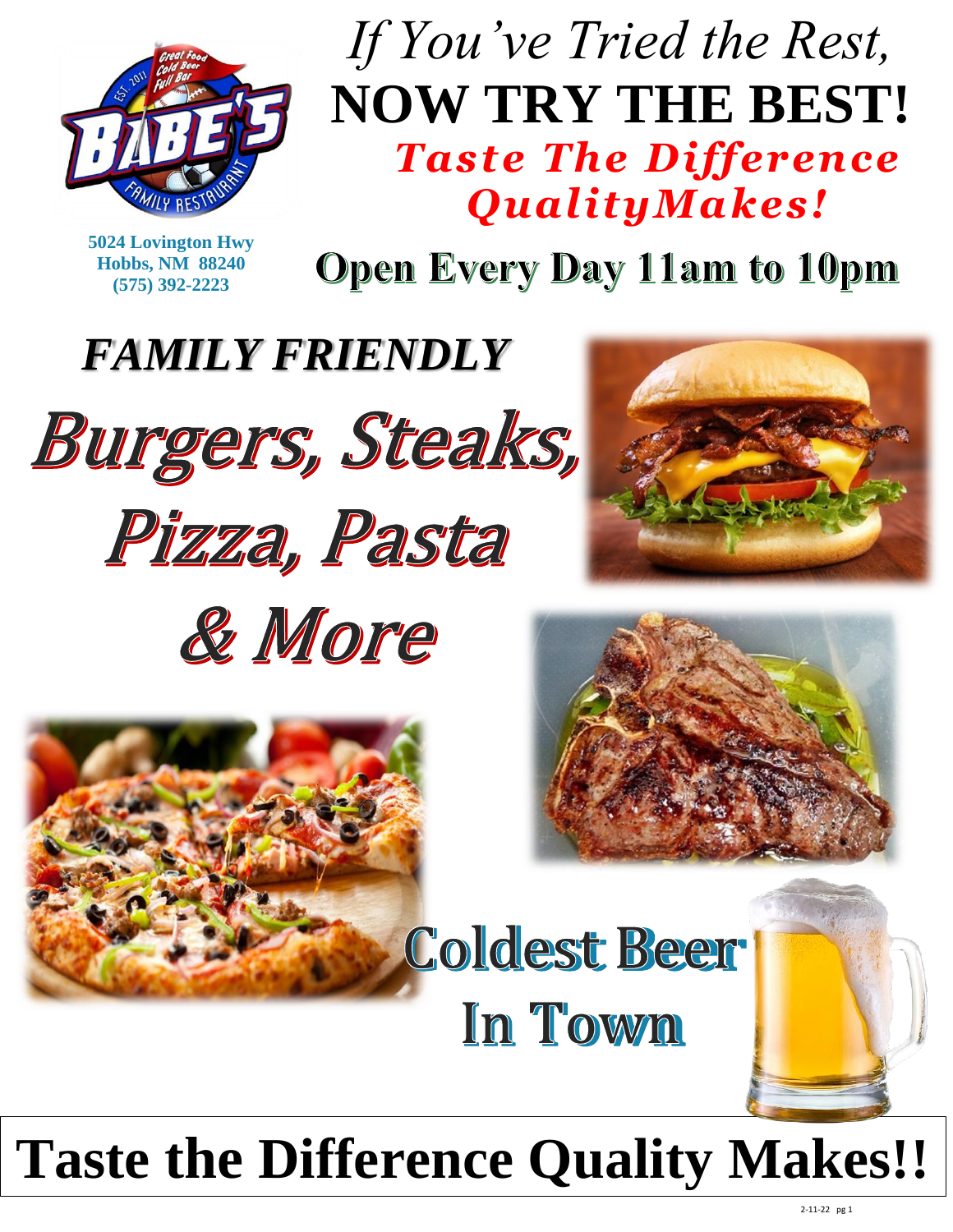

**Jumbo Wings** 11.79 small 19.29 large

Your choice of crispy or lightly breaded jumbo chicken wings tossed in your favorite sauce. (No split orders) Served in a basket with ranch or bleu cheese dressing, celery and carrot sticks.

#### **Sauces**

- ❖ Wimpy: Mild Louisiana Sauce
- ❖ Medium: Medium Louisiana Sauce
- ❖ Fire: Hot Louisiana Sauce
- ❖ Suicidal Beyond Hot Louisiana Sauce
- ❖ Mango Habanero: Sweet-Hot
- ❖ Garlic Parmesan: No Heat
- ❖ Sweet Red Chile: Sweet & Spicy
- ❖ BBQ: Our Signature BBQ Sauce
- ❖ Spicy Honey: Mild with a Hint of Honey & Chile

**Chicken Quesadilla**………….………………………….………10.49

Melted jack cheese, NM green chiles, seasoned chicken, Pico de Gallo, sour cream, avocado and cilantro folded in a flour tortilla.

#### **Tortilla Chips**

| & Nacho Cheese Sauce 5.99                                                    |  |
|------------------------------------------------------------------------------|--|
|                                                                              |  |
| & Spinach, Artichoke Dip8.99                                                 |  |
|                                                                              |  |
| Breaded and fried green chili strips served with ranch<br>dressing           |  |
|                                                                              |  |
| Hand breaded and deep-fried mozzarella sticks served with<br>marinara sauce. |  |
|                                                                              |  |
| Calamari strips deep-fried to a golden brown. Served with                    |  |

marinara sauce for dipping.



## **Fresh Made Pizza & Calzone**

**7" Cheese Pizza 7.99 14" Cheese Pizza 13.99 Cheese Calzone 9.99** 

 **Meat Calzone (Pepperoni & Sausage) 11.99**

| Mozzarella sticks, fried zucchini, chicken tenders, chicken<br>quesadilla and homemade chips. Served with ranch and<br>marinara for dipping. |
|----------------------------------------------------------------------------------------------------------------------------------------------|
|                                                                                                                                              |
| Three slider sized hand breaded chicken fried steaks, deep                                                                                   |
| fried and topped with our country gravy and served on soft<br>rolls.                                                                         |
|                                                                                                                                              |
| Large portion of fresh tortilla chips covered with seasoned<br>ground beef, nacho cheese sauce,                                              |
| jalapenos, lettuce, tomato and a side of sour                                                                                                |
| cream.                                                                                                                                       |
| <b>Cheesy Tater Tots or French Fries Basket8.99</b>                                                                                          |
| Your choice of tater tots or French fries covered in nacho<br>cheese sauce, green onions and bacon bits.                                     |
|                                                                                                                                              |
| Freshly made pork rinds with your choice<br>of dipping sauce or salsa.                                                                       |
|                                                                                                                                              |
| 3 juicy burger patties topped with grilled<br>onions and cheese served on soft rolls.                                                        |
|                                                                                                                                              |
| Deep fried zucchini slices served with ranch.                                                                                                |

| Ask your server what is the soup of the day |  |
|---------------------------------------------|--|
|                                             |  |

### *Add Your PIZZA Toppings .99 cents each*

Pepperoni Italian Sausage Bacon Chicken Ham Ground Beef Bell Peppers Onions Mushrooms Olives Green Chiles Jalapenos Extra Cheese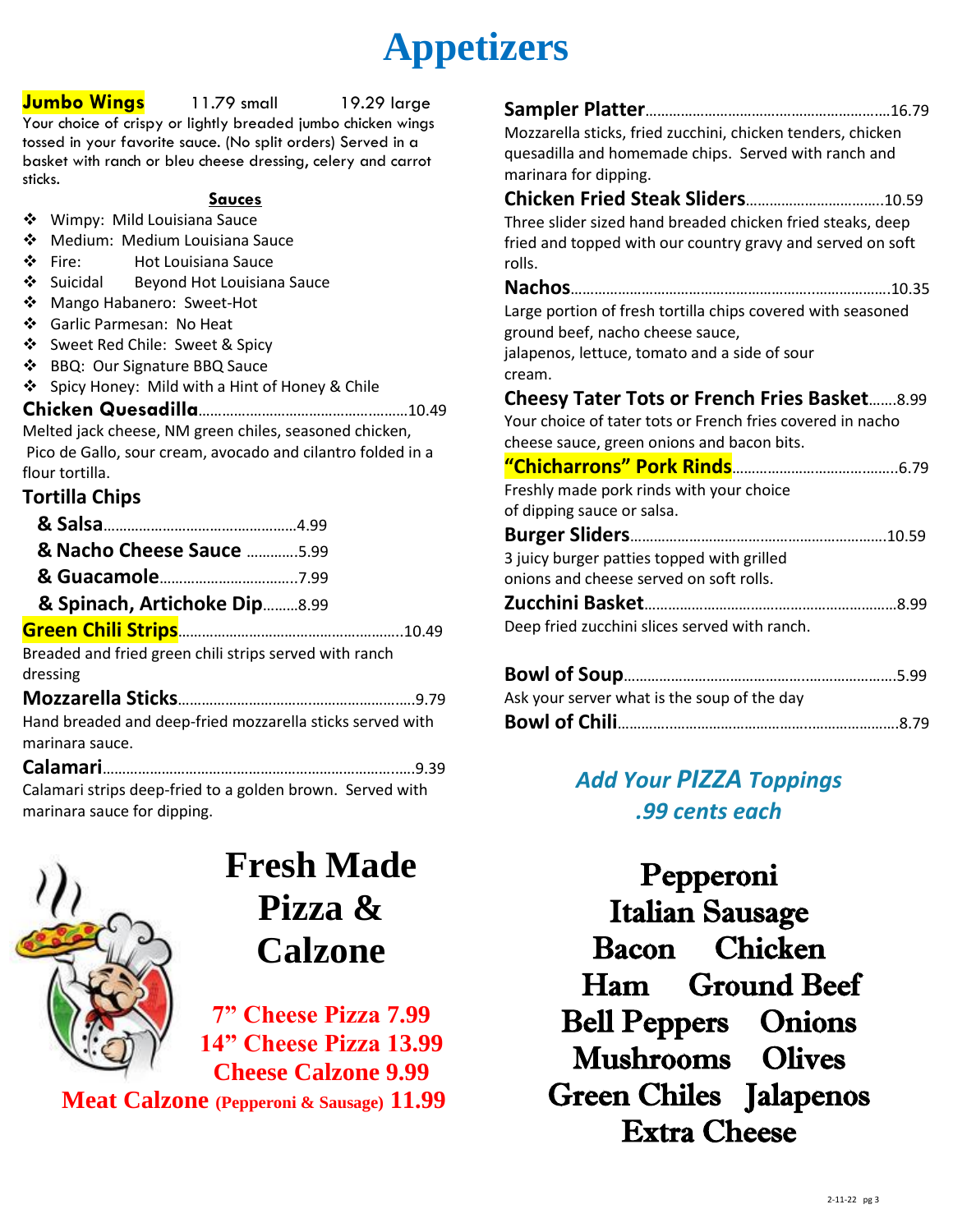### **Burgers**

**Big & Juicy USDA Choice Angus ½ lb. Burgers** Cooked to Order. Lettuce, Tomato, Onion & Pickle Spear on a Fresh Baked Bun.

**All Burgers & Sandwiches are Served with Your Choice of French Fries, Homemade Chips, Tater Tots, Sweet Potato Fries or Babe's Slaw.**

### **Make Your Burger a Double Double**

Double cheese, double patty for an additional 6.99

**Bacon Cheeseburger**……………………………….…….…...15.59 Topped with Applewood smoked bacon and choice of cheese.

**Mushroom Swiss Burger** ……………………………….….15.39 Topped with sautéed mushrooms and swiss cheese.

**Chile Relleno Burger** …………………….………...…………16.79

Chile relleno and avocado on top of our signature hamburger.

**New Mexico Green Chile Burger** …………...……..16.79

Topped with NM green chiles and melted jack and cheddar cheeses.

#### **Patty Melt Patty** ………………………………………………….13.99

Big juicy burger topped with swiss cheese and grilled onions served on wheat bread.

Add NM green chiles 1.49

#### **Western Bacon Burger**……………………………………..16.99

Topped with onion ring, avocado, bacon, cheddar cheese and our signature BBQ sauce.

#### **Biker Burger**………………………………………………………...17.49

Topped with grilled onions, grilled jalapeno, applewood thick cut smoked bacon, avocado and melted pepper jack cheese.

**Build Your Own Burger**…………………………………...11.95

#### *Add on Toppings*

| 1. <u>59 ea.</u>         | $2.59$ ea. |
|--------------------------|------------|
| Chopped Green Chiles     | Fried Egg  |
| Fresh Jalapenos          | Bacon      |
| <b>Pickled Jalapenos</b> | Avocado    |
| Sautéed Mushrooms        | Cheese     |
| Grilled Onions           |            |

#### **Junior Cheese Burger Basket**……………………….……8.99

Smaller burger and your choice of cheese. Add 2.00 to make it a double-double.

### **Sandwiches**

| Salami, ham, turkey, pepperoni, mozzarella, lettuce,           |
|----------------------------------------------------------------|
| tomatoes, onions, pepperoncini, served on a hoagie roll and    |
| drizzled with Italian dressing.                                |
| <b>BBQ Pulled Pork Sandwich11.99</b>                           |
| Slow cooked pulled pork simmered in our signature BBQ          |
| sauce, topped with Babe's slaw and served on our sweet         |
| specialty bun.                                                 |
|                                                                |
| Chopped steak with grilled onions and green chiles topped      |
| with melted swiss cheese. Served on a hoagie bun.              |
|                                                                |
| Boneless chicken breast fried or grilled, tossed in hot and    |
| spicy wing sauce and served on a soft bun. Blue cheese or      |
| ranch dressing upon request.                                   |
| Add cheese 1.99                                                |
|                                                                |
|                                                                |
| Fresh grilled chicken breast served on a fresh baked roll with |
| avocado, bacon, lettuce, tomato, onion and melted jack         |
| cheese.                                                        |
|                                                                |
| Bacon, lettuce and tomato served on wheat or white bread.      |
| Add avocado to make a BLTA for an additional 2.49              |
| Turkey Bacon Club Sandwich12.79                                |
| Turkey, applewood bacon, lettuce and tomato on your            |
| choice of whole wheat or white bread.                          |
| Add cheese 1.99                                                |
|                                                                |
| Grilled ham and cheese grilled to a golden brown and served    |
| on wheat or white bread.                                       |
|                                                                |
| Cornmeal crusted catfish filet served on a fresh hoagie roll   |
| with lettuce, tomato, onion and tartar sauce.                  |
| <b>Salads</b>                                                  |
|                                                                |
| Fried or grilled boneless chicken breast tossed in Louisiana   |
| spicy sauce, carrots, celery, tomatoes and shredded            |
| mozzarella cheese on a bed of crisp mixed greens. Choice of    |
| salad dressing.                                                |
|                                                                |
| Fried or grilled boneless chicken breast, diced ham, bacon,    |
| shredded jack and cheddar cheese, tomatoes and chopped         |
| egg and served on a bed of mixed greens. Choice of salad       |
| dressing.                                                      |
|                                                                |
| Sliced grilled chicken, avocado, tomatoes, diced cucumbers,    |
| and red onions served on a bed of mixed greens. Choice of      |
| salad dressing.                                                |
|                                                                |

Mixed greens with cucumber and tomato with your choice of

salad dressing.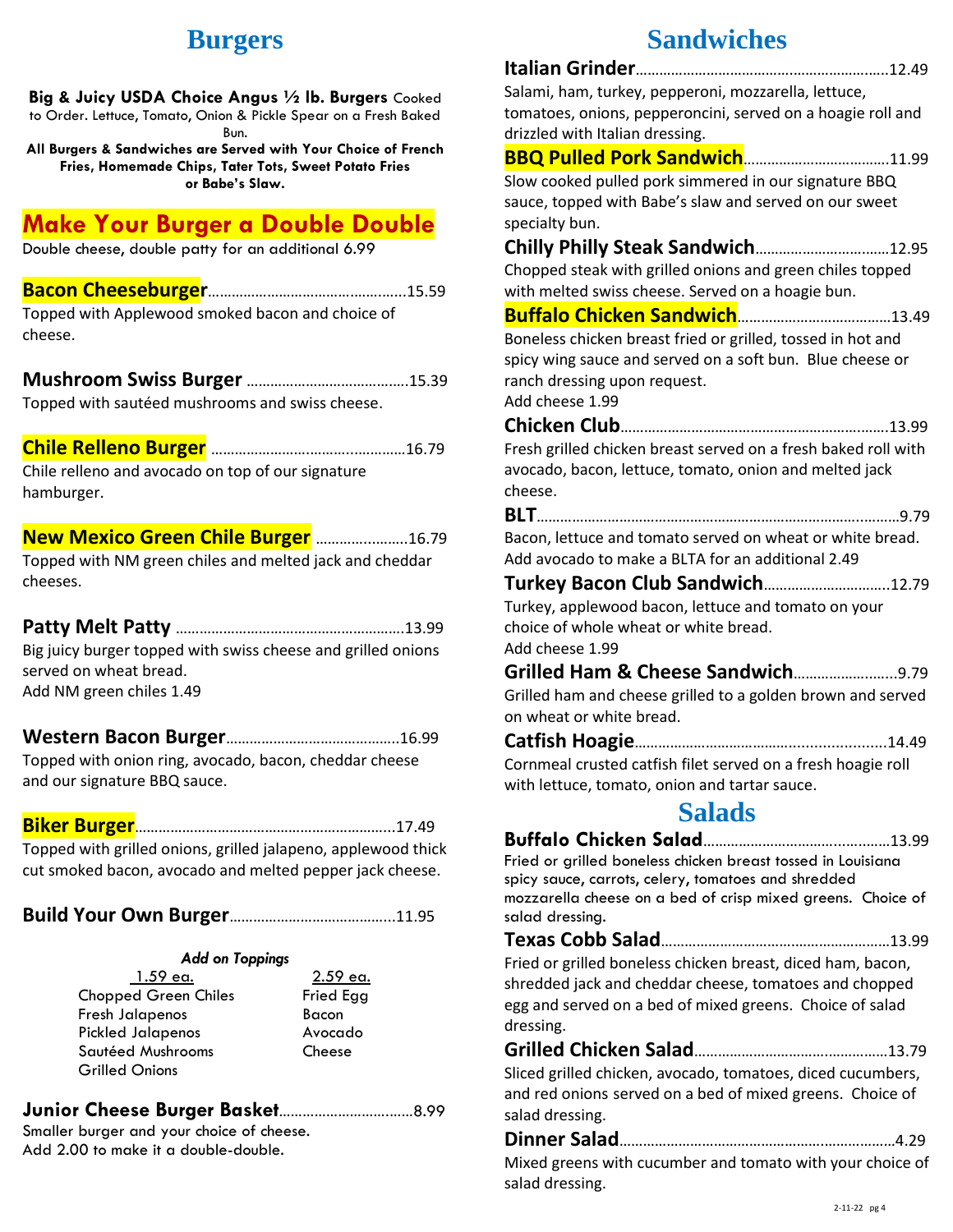### **Entrees & Specialty Platters**

**Choice of Sides: French Fries, Tater Tots, Sweet Potato Fries, Homemade Chips, Onion Rings, Vegetable of the Day, Dinner Salad, Mashed Potatoes & Gravy. Add \$2.99 for Loaded Baked Potato & Loaded Mashed Potatoes.**

### **Steaks & Beef**

#### **16 oz T-Bone Steak**……………………………………………..27.99

Babe's premium quality USDA steak. 16 oz juicy, tender steak, char broiled to your perfection. Served with choice of 2 sides*.*

**10 oz Ribeye Steak**……………………………………………...22.99

Always flavorful and tender due to its marbling which gives the great flavor. Cooked to order. Served with choice of 2 sides.

**8 oz Sirloin**……….……………...........................................21.89

This steak does not have as much marbling as the rib eye. It is a thicker steak with great flavor. Cooked to order Served with choice of 2 sides.

#### **CHEF'S CHOICE Steak Ranchero**

Ribeye beef tips sauteed with tomato, onions and jalapenos. Served with rice, beans and a flour tortilla…………..……………………….………..16.99

#### **Surf & Turf**………………………………………………………………28.99

10 oz ribeye steak and 4 large tiger shrimp. Served with vegetable of the day and choice of 1 side.

**Steak & Enchiladas**……………………………………………..26.49 10 oz ribeye plus two cheese enchiladas. Served with

chopped lettuce and tomatoes.

**Steak Finger Dinner**……………………………………………19.29

Heaping order of hand breaded Babe's premium USDA sirloin steak fingers served with country gravy and choice of 1 side.

**Chicken Fried Steak** …………………………………….……..19.29

Texas sized hand breaded Babe's premium USDA sirloin steak deep fried and covered with county gravy and your choice of 1 side.

### **Italian**

| Hearty meat sauce layered between lasagna noodles with   |
|----------------------------------------------------------|
| creamy ricotta and mozzarella. Served with dinner salad. |

**Spaghetti** Marinara 11.99 ………….Meat Sauce ……14.49 A heaping portion of spaghetti tossed with our fresh made sauce and parmesan cheese. Served with dinner salad. Add meatballs for \$1.25 ea.

### **Pork**

|                                                      | 2 pork chops pan fried to perfection and served with 2 sides. |
|------------------------------------------------------|---------------------------------------------------------------|
| Tender & Juicy!                                      |                                                               |
|                                                      |                                                               |
| Large, thick and juicy double boned pork chop served |                                                               |
| with your choice of 2 sides.                         |                                                               |

### **Chicken**

**Chicken Fried Chicken**…………………………..….…………17.49 Breaded and battered boneless chicken breast, deep fried to a golden brown and served with mashed potatoes, pepper gravy and our vegetable of the day. **Chicken Tenders Basket** …………………………………….16.99

All white meat chicken breast, breaded and fried to a golden brown. Served with French fries and a side of country gravy.

**Chicken Parmesan**……………………………………….………17.99 Breaded chicken cutlet deep-fried and topped with our marinara sauce and melted mozzarella. Served over pasta and comes with a garlic breadstick.

### **Fish**

|                                      | 8 oz salmon filet sauteed with lemon garlic parmesan sauce. |
|--------------------------------------|-------------------------------------------------------------|
|                                      | Served with choice of 2 sides. Try this you will love it. A |
| great value!                         |                                                             |
|                                      |                                                             |
|                                      | Corona beer battered cod served with homemade chips and     |
| Babe's slaw.                         |                                                             |
|                                      |                                                             |
|                                      | A bountiful portion of deep-fried cornmeal-crusted catfish  |
| strips served with choice of 1 side. |                                                             |

### **Mexican**

| Two fresh made large green chiles stuffed with cheese.  |  |
|---------------------------------------------------------|--|
| Served with rice and refried beans, chopped lettuce and |  |
| tomato.                                                 |  |
|                                                         |  |

**Taco Plate**………………………………………………………………….9.99 3 Ground beef tacos with lettuce, tomato & cheese. Served with rice & beans.

**Enchiladas** Cheese ………..9.99 Beef……….13.49 3 enchiladas topped with cheesy red sauce. Served with refried beans, shredded lettuce and tomato.